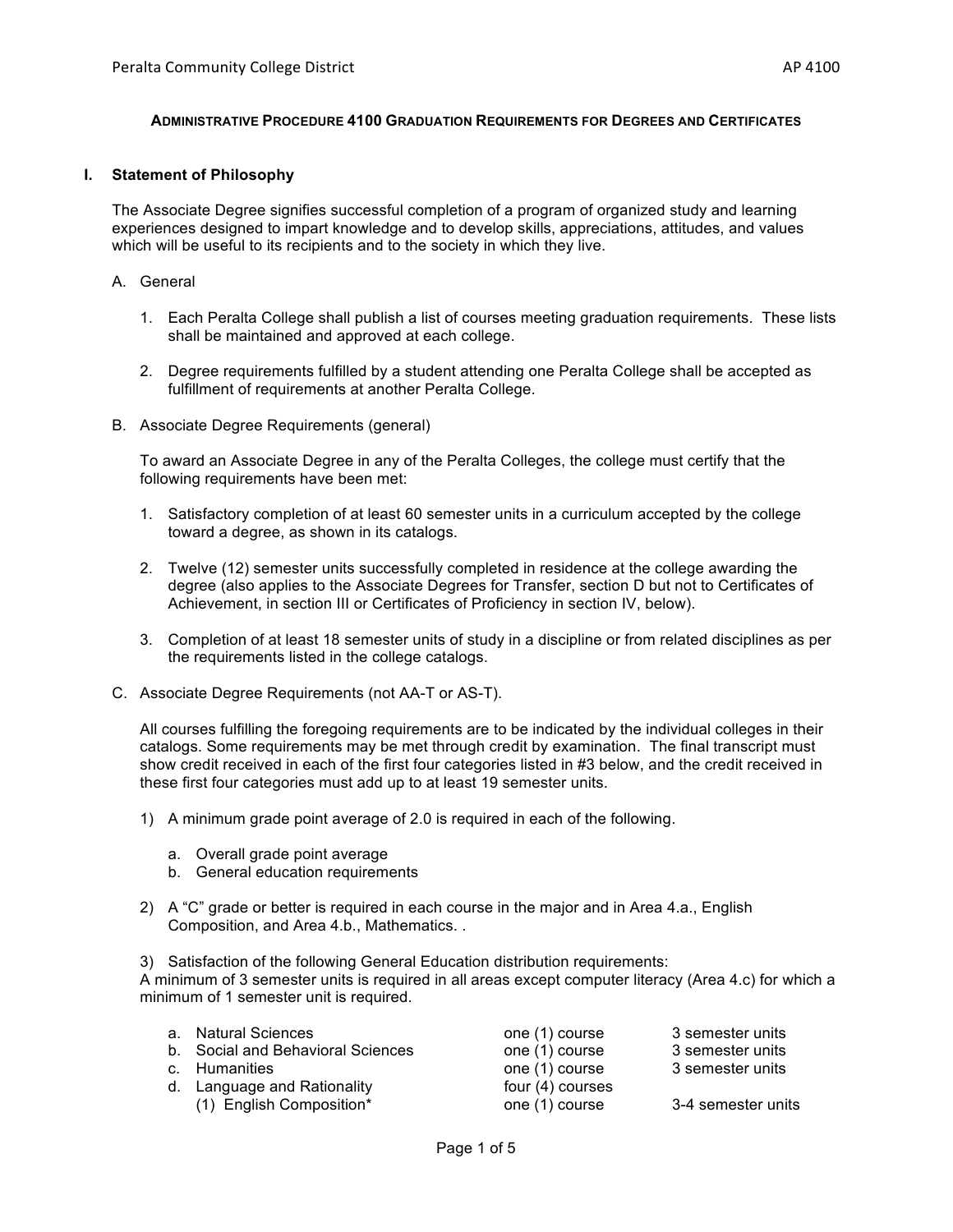| 2) Mathematics*      | one (1) course | 3-4 semester units |
|----------------------|----------------|--------------------|
| 3) Computer Literacy | one (1) course | 1 semester unit    |

4) Oral or Written Communication, one (1) course 3 semester units or Literature

5) Ethnic Studies one (1) course 3 semester units May simultaneously satisfy any one of the above four requirements if it is offered within that discipline, Ethnic Studies will be offered in at least one of the required areas

\*English Composition and Mathematics require a grade of "C" or better.

D. Associate Degree Requirements (AA-T and AS-T)

The following is required for the AA-T or AS-T degrees:

- 1. A minimum of 60 CSU-transferable courses semester units.
- 2. A minimum grade point average (GPA) of at least 2.0 in all CSU-transferable coursework. While a minimum of 2.0 is required for admission, some majors require a higher GPA.
- 3. Completion of a minimum of 18 semester units in an "AA-T" or "AS-T" major. All course in the major must be completed with a grade of "C" or better or a "P" if the course in taken on a "passno-pass" basis (Title 5 Section 55063).
- 4. Certified completion of the California State University General Education-Breadth pattern (CSUGE Breadth); OR the Intersegmental General Education Transfer Curriculum (IGETC) pattern. Per Education Code there are no local general education requirements.
- 5. Double counting of courses is recommended by California Education Code and Title 5, section 55063. Double-counting refers to use of a course to fulfill both a general education requirement and a major requirement.

The AA-T or AS-T is intended for students who plan to complete a bachelor's degree in a similar major at a CSU campus. Students completing these degrees are guaranteed admission to the CSU system, but not to a particular CSU campus or to a university or college that is not part of the CSU system.

# **II. General Education Requirements for the Associate Degree (Peralta degrees)**

A. Natural Sciences

Courses in the natural sciences are those which examine the physical universe, its life forms, and its natural phenomena. To satisfy the general education requirement in natural sciences, a course should help the student develop an appreciation and understanding of the scientific method, and encourage an understanding of the relationships between science and other human activities, This category would include introductory or integrative courses in astronomy, biology chemistry, general physical science, geology, meteorology, oceanography, physics, and other scientific disciplines.

B. Social and Behavioral Sciences

Courses in the social and behavioral sciences are those which focus on people as members of society. To satisfy the general education requirement in social and behavioral sciences, a course should help the student develop an awareness of the method of inquiry used by the social and behavioral science. It should stimulate critical thinking about the ways people act and have acted in response to their societies and should promote appreciation of how societies and social subgroups operate. This category would include introductory or integrative survey courses in anthropology, economics, history, political science, psychology, sociology, and related disciplines.

C. Humanities

Courses in the humanities are those which study the cultural activities and artistic expressions of human beings. To satisfy the general education requirement in the humanities, a course should help the student develop an awareness of the ways in which people throughout the ages and in different cultures have responded to themselves and the world around them in artistic and cultural creation and help the student develop aesthetic understanding and an ability to make value judgments. Such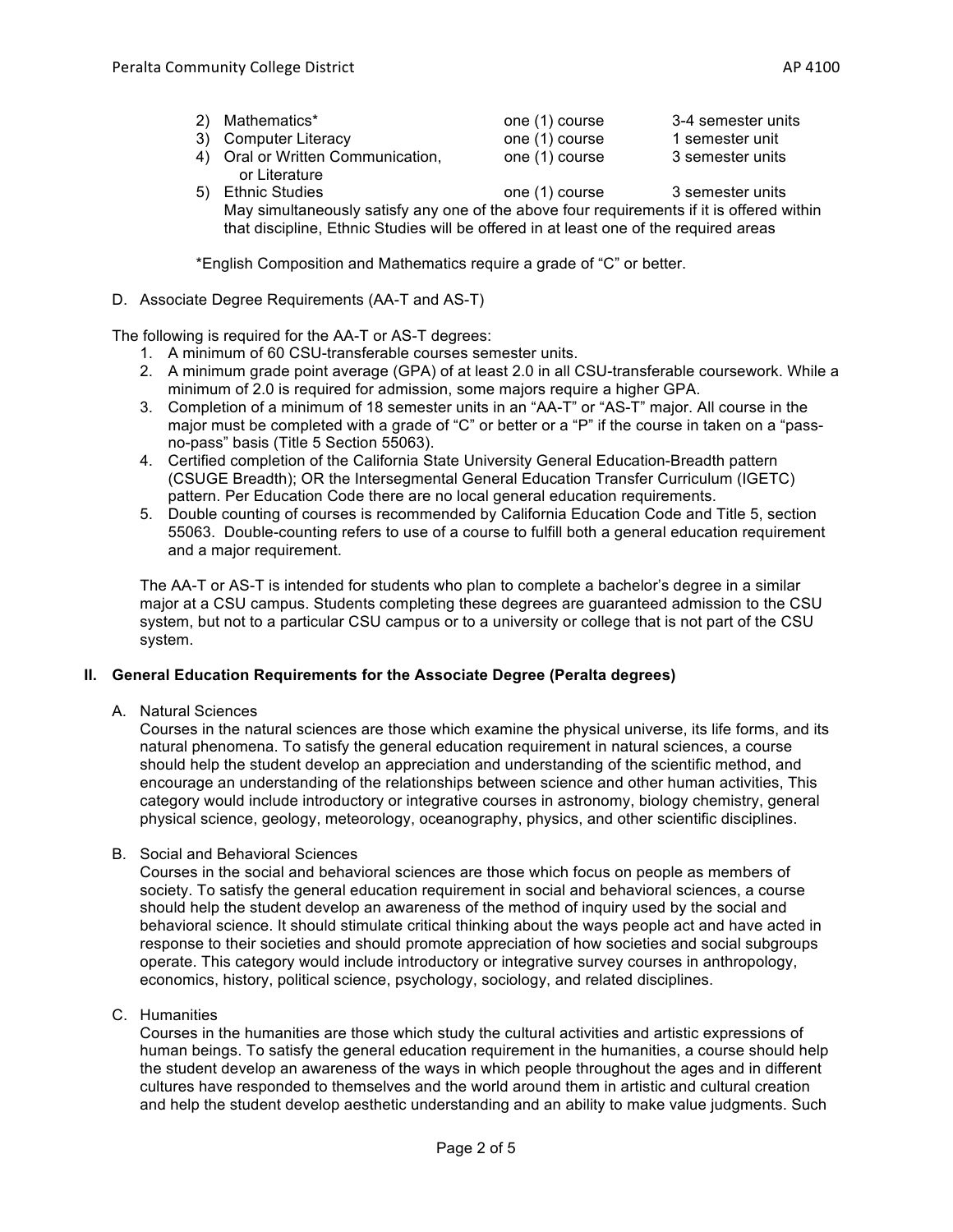courses could include introductory or integrative courses in the arts, foreign languages, literature, philosophy, and religion.

D. Language and Rationality

Courses in language and rationality are these which develop for the student the principles and applications of language toward logical thought, clear and precise expression, and critical evaluation of communication in whatever symbol system the student uses.

- 1. English Composition: Minimum level of English 1A, Freshman Composition, or an equivalent course.
- 2. Mathematics: Minimum level of intermediate algebra or an equivalent course.
- 3. Computer Literacy: A broad understanding of computer concepts
- 4. Oral or Written Communication, or Literature: Requirement shall include written communication, literature, or selected English as a Second Language courses.
- E. Ethnic Studies

Ethnic Studies is an intensive and scholarly study of African-American, Hispanic, Asian, and/or Native American experiences in the United States involving an examination of these cultures and the history, social, economic, and political influences on them.

# **III. Certificate of Achievement Requirements**

To award a Certificate of Achievement (approved by the State Chancellor's Office) in any of the Peralta Colleges, the college shall certify that the following requirements have been met:

- A. Minimum of 18 semester units in the major; and completion of a specified program of courses with a "C" grade or better in each course; OR
- B. Completion of 12-17.5 units in a specified program of courses with a "C" grade or better in each course.

### **IV. Certificate of Proficiency Requirements:**

To award a Certificate of Proficiency (approved locally) in any of the Peralta Colleges, the college shall certify that the following requirements have been met:

- A. Up to and including 17.5 semester units
- B. Completion of specified courses with a "C" grade

Certificates of Proficiency will **not** appear on student transcripts.

# **V. Certificate of Competency (Noncredit):**

A Certificate of Competency is awarded when a student completes noncredit coursework in a prescribed pathway that prepares a student to take credit coursework, including basic skills and ESL and is approved by the State Chancellor's Office. A noncredit Certificate of Competency is a document certifying that a student enrolled in a noncredit educational program of noncredit courses and has attained a set of competencies that prepares the student to progress in a career path or to undertake degree-applicable or non-degree-applicable credit courses.

# **VI. Certificate of Completion (Noncredit):**

A Certificate of Completion is awarded when a student has completed noncredit courses in a prescribed pathway leading to improved employability or job opportunities and is approved by the State Chancellor's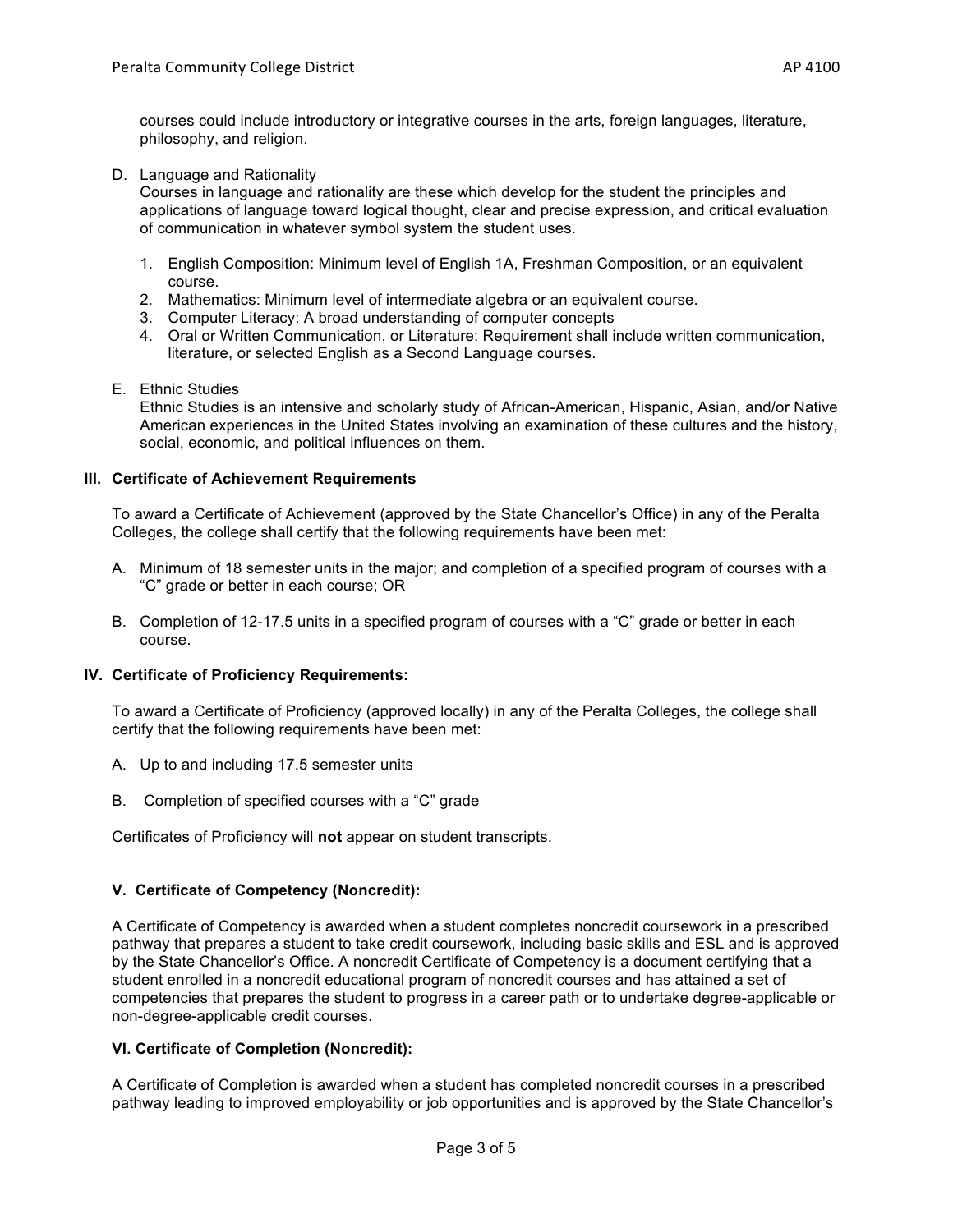# **VII. Use of Coursework From Another Accredited Institution**

A. Students may use lower and upper division coursework from a regionally accredited institution to fulfill subject requirements of a comparable PCCD course upon approval by the appropriate department chair(s) and administrator(s). Upper division coursework cannot be used to fulfill unit requirements.

 Students may also use lower division coursework from a nationally accredited institution for local (PCCD) associate degrees and certificates. However, these courses are not accepted by many four year institutions and shall not be used to certify CSU General Education and/or IGETC (Intersegmental General Education Transfer Curriculum) requirements.

B. Students may use lower division coursework completed at another regionally or nationally accredited institution to fulfill program, general education, and/or elective unit requirements for the associate degree or certificate programs. Specifically, students may use lower division coursework from another regionally or

nationally accredited institution to fulfill any or all of the following :

- 1. Course or program requirements for a certificate or for the major in an associate degree;
- 2. General Education graduation requirements, including approved course(s) in the same or
- similar general education area(s) at another California Community College ; and
- 3. Elective units to meet the 60 semester unit requirement for an associate degree.

Although PCCD may receive and apply lower division coursework students earned at another regionally or nationally accredited institution towards specified program, general education, and/or elective unit requirements for the PCCD degree, PCCD cannot guarantee the same lower division coursework will transfer and be used for the same requirements at another institution. However, students may not use coursework from a nationally accredited institution to satisfy program, general education, or elective requirements for an AS-T or AA-T degree (see section I.D. above).

Note: Students may NOT use outside coursework to satisfy the 12 unit Residency requirement.

 C. Students who have already earned a Bachelor's degree from a regionally accredited institution will not be required to complete Peralta Community Colleges general education requirements. NOTE: Some Peralta Community College degrees require specific general education coursework that may not be waived even if a student has earned a Bachelor's degree.

D. Students who have earned a degree(s) from a foreign institution(s) must have a foreign transcript evaluation service evaluate their degree(s). If the service certifies that the student's degree is the equivalent of a regionally accredited U.S. Bachelor's degree, the student will not be required to complete Peralta Community College District's associate degree general education requirements. Note: Some Peralta Community College degrees require specific general education coursework that may not be waived even if a student has earned a Bachelor's degree.

#### **VIII. Credit for Military Experience**

 Completion of a minimum of one year's active duty with the Armed Forces of the United States, including completion of a basic or recruit training program and receipt of an honorable discharge, provides six semester units of elective credit toward the associate degree.